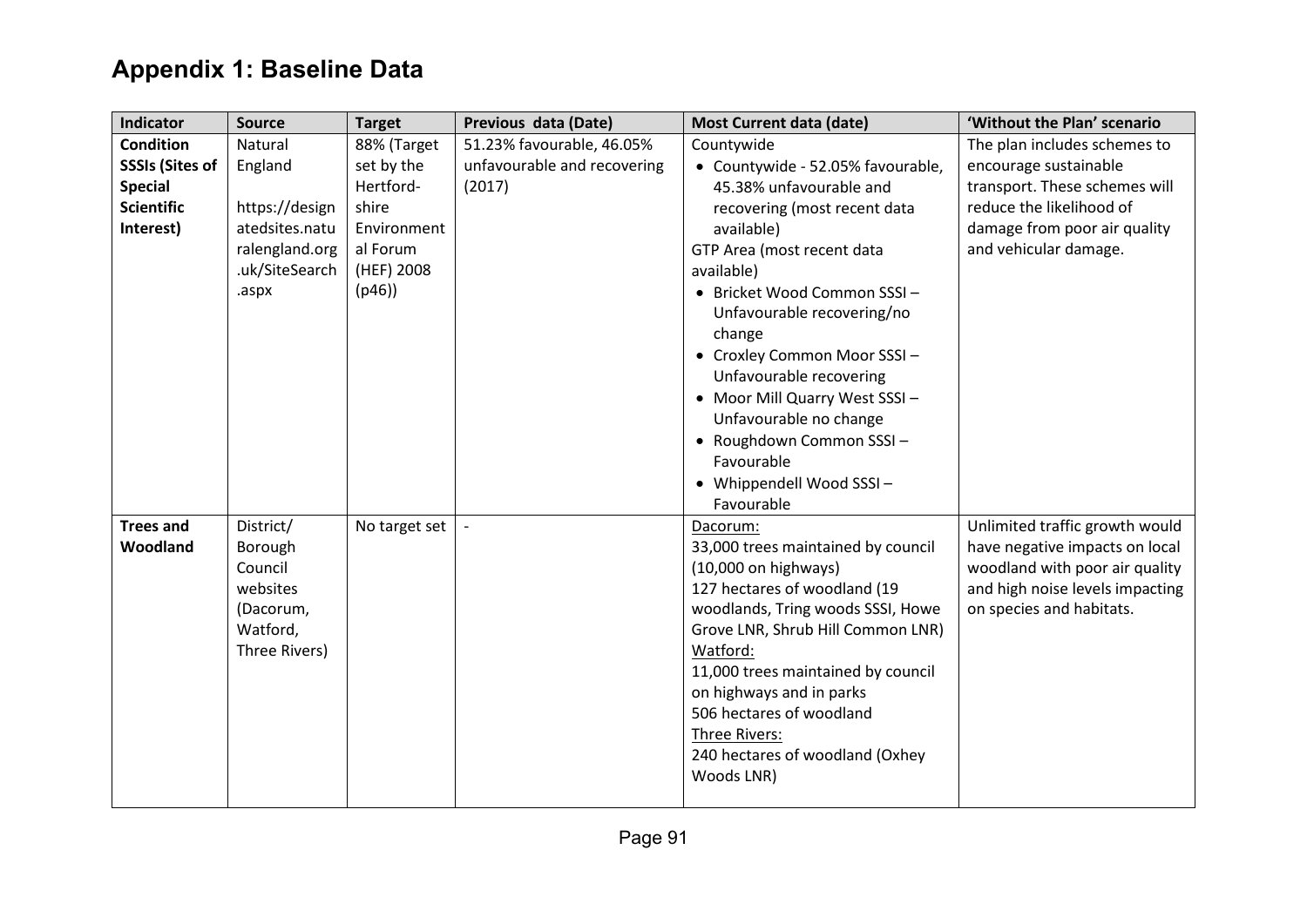| Indicator        | <b>Source</b> | <b>Target</b> | Previous data (Date)               | <b>Most Current data (date)</b> | 'Without the Plan' scenario       |
|------------------|---------------|---------------|------------------------------------|---------------------------------|-----------------------------------|
| Rivers:          | Environment   | Catchment     | None                               | $\bullet$ Bad: 2                | The GTP is not expected to        |
| Number of        | Agency data   | targets       |                                    | $\bullet$ Poor: 4               | affect the ecological status of   |
| water bodies     | for the Colne | by 2027: 1    |                                    | • Moderate: 20                  | rivers in the area. However,      |
| ecological       | Catchment     | bad, 1 poor,  |                                    | $\bullet$ Good: 0               | without the plan, there is likely |
| status (Colne    |               | 9 moderate,   |                                    | $\bullet$ High: 0               | to be a greater reliance on car   |
| Catchment)       |               | 15 good       |                                    |                                 | travel and more traffic as a      |
|                  |               |               |                                    | (2016)                          | result of development, which      |
|                  |               |               |                                    |                                 | could affect rivers through       |
|                  |               |               |                                    |                                 | urban runoff.                     |
| Rivers: urban    | Environment   | None          | None                               | 56 out of 200 total (2016)      | Without the plan, there is likely |
| and transport    | Agency data   |               |                                    |                                 | to be a greater realiance on car  |
| reason for not   | for the Colne |               |                                    |                                 | travel and more traffic as a      |
| achieving        | Catchment     |               |                                    |                                 | result of development, which      |
| good status      |               |               |                                    |                                 | could have greater effect on      |
| (Colne           |               |               |                                    |                                 | rivers through urban runoff       |
| Catchment)       |               |               |                                    |                                 | and pollution or water courses.   |
| <b>Number of</b> | HCC/Police    | No more       | Three Rivers: 6 (2016), 3          | • Three Rivers: 4               | The plan includes road safety     |
| children         | STATS19 data  | than 42       | (2017)                             | • Dacorum: 1                    | schemes which seek to reduce      |
| killed and       |               | $(2015-16)$   | Dacorum: 2 (2016), 6 (2017)        | • Watford: 3                    | the risk of people being killed   |
| seriously        |               |               | Watford: 4 (2016), 6 (2017)        | • St Albans: 3                  | or seriously injured in the area. |
| injured in       |               |               | St Albans: 3 (2016), 2 (2017)      | • Hertfordshire: 32             | It is likely more children would  |
| road traffic     |               |               | Hertfordshire: 41 (2016), 38       | (2018)                          | be killed or injured without      |
| accidents        |               |               | (2017)                             |                                 | these schemes.                    |
|                  |               |               |                                    |                                 |                                   |
| <b>Number of</b> | HCC/Police    | 413 (The      | Three Rivers: 31 (2016), 31        | • Three Rivers: 51              | Without the road safety           |
| people killed    | STATS19 data  | target is     | (2017)                             | · Dacorum: 49                   | schemes included in the plan it   |
| or seriously     | HCC/Police    | steady-       | Dacorum: 62 (2016), 45             | • Watford: 27                   | is likely more people would be    |
| injured on       | STATS19 data  | Countywide    | (2017)                             | • St Albans: 71                 | killed or seriously injured on    |
| roads in the     |               | target)       | Watford: 34 (2016), 36 (2017)      | • Hertfordshire: 444            | the areas roads.                  |
| authority        |               |               | St Albans: 63 (2016), 41<br>(2017) | (2018)                          |                                   |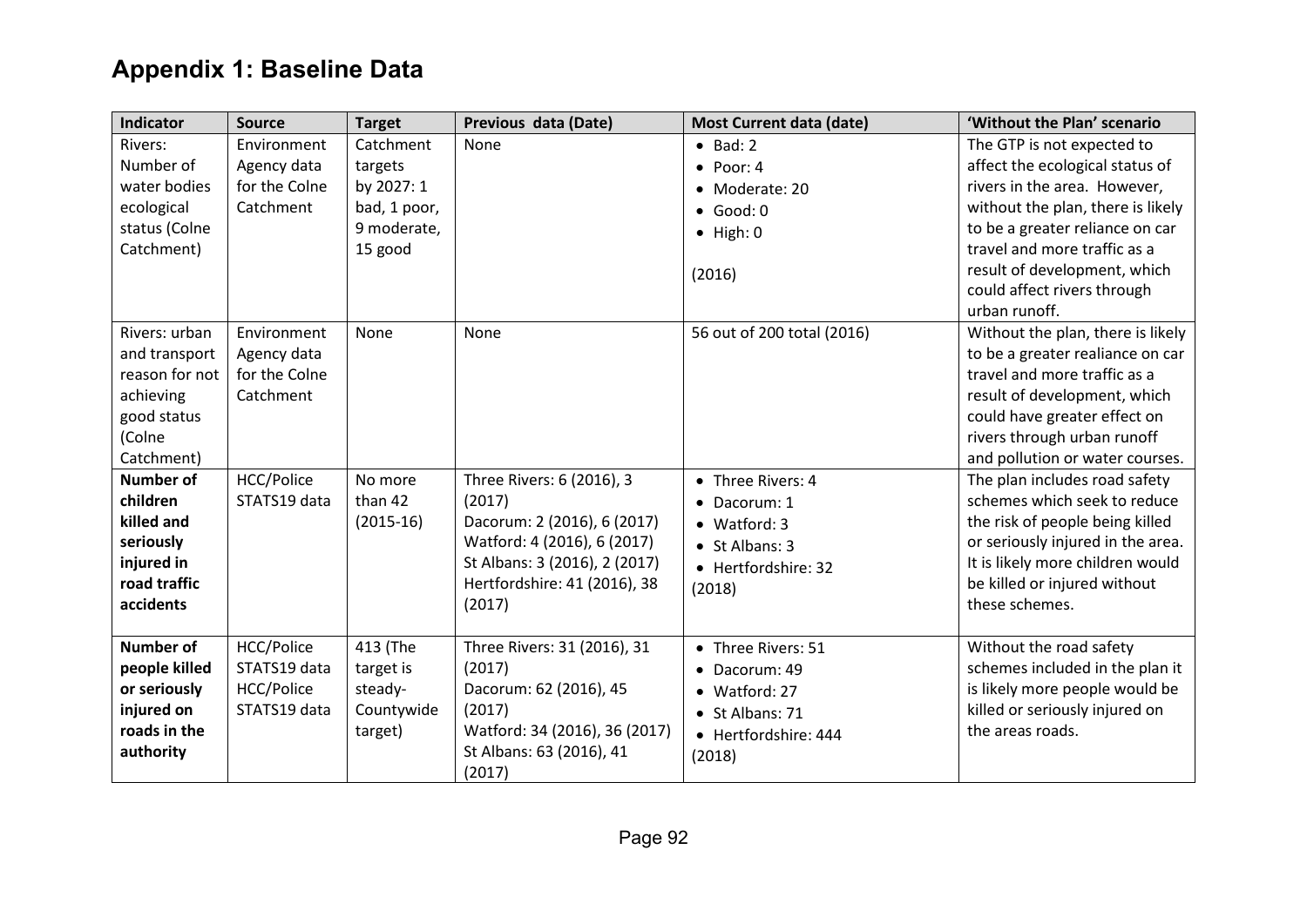| Indicator              | <b>Source</b>        | <b>Target</b>    | Previous data (Date)          | <b>Most Current data (date)</b> | 'Without the Plan' scenario     |
|------------------------|----------------------|------------------|-------------------------------|---------------------------------|---------------------------------|
|                        |                      |                  | Hertfordshire: 458 (2016),    |                                 |                                 |
|                        |                      |                  | 410 (2017)                    |                                 |                                 |
| <b>Number of</b>       | HCC/Police           | Slight           | Three Rivers: 242 (2016), 218 | • Three Rivers: 289             | Without the road safety         |
| <b>Slight Injuries</b> | STATS19 data         | Casualties       | (2017)                        | • Dacorum: 201                  | schemes included in the plan it |
| (all ages)             |                      | 3543             | Dacorum: 276 (2016), 291      | • Watford: 155                  | is likely more people in the    |
|                        |                      |                  | (2017)                        | • St Albans: 348                | area would be involved in       |
|                        |                      |                  | Watford: 279 (2016), 213      | • Hertfordshire: 2437           | incidents causing slight        |
|                        |                      |                  | (2017)                        | (2018)                          | injuries.                       |
|                        |                      |                  | St Albans: 468 (2016), 386    |                                 |                                 |
|                        |                      |                  | (2017)                        |                                 |                                 |
|                        |                      |                  | Hertfordshire: 3192 (2016),   |                                 |                                 |
|                        |                      |                  | 2657 (2017)                   |                                 |                                 |
| Percentage of          | Traffic &            | 83%              |                               | 81% (2018/19) *                 | Without the road safety         |
| compliance of          | Transport            | (2020/21)        |                               |                                 | schemes included in the plan it |
| speed limits           | Data Report          | 84%              |                               |                                 | is likely more people in the    |
|                        |                      | (2025/26)        |                               |                                 | area would be involved in       |
|                        |                      | 85%<br>(2030/31) |                               |                                 | incidents.                      |
| % of All trips         | Hertfordshire        | 3%               | 2.7% (2015)                   | 2% (2019)                       | A number of cycle route         |
| (under 3               | <b>Travel Survey</b> | (2015/16)        | 2.2% (2016)                   |                                 | improvements are included in    |
| miles) made            | 2018 Report          | 3% (2019)        |                               |                                 | the plan. Without these         |
| by cycling             |                      |                  |                               |                                 | schemes it is likely the number |
|                        |                      |                  |                               |                                 | of people cycling in the area   |
|                        |                      |                  |                               |                                 | would not increase.             |
| % of all trips         | Hertfordshire        | 64% (2015 -      | 62.6% (2015)                  | 76.6% (2019)                    | A number of pedestrian route    |
| (under 1               | <b>Traffic and</b>   | 16)              | 76.5% (2016)                  |                                 | improvements are included in    |
| mile) made             | Transport            | 68% (2019)       |                               |                                 | the plan. Without these         |
| by walking             | Data Report          |                  |                               |                                 | schemes it is likely the number |
|                        | 2018                 |                  |                               |                                 | of people walking in the area   |
|                        |                      |                  |                               |                                 | would not increase.             |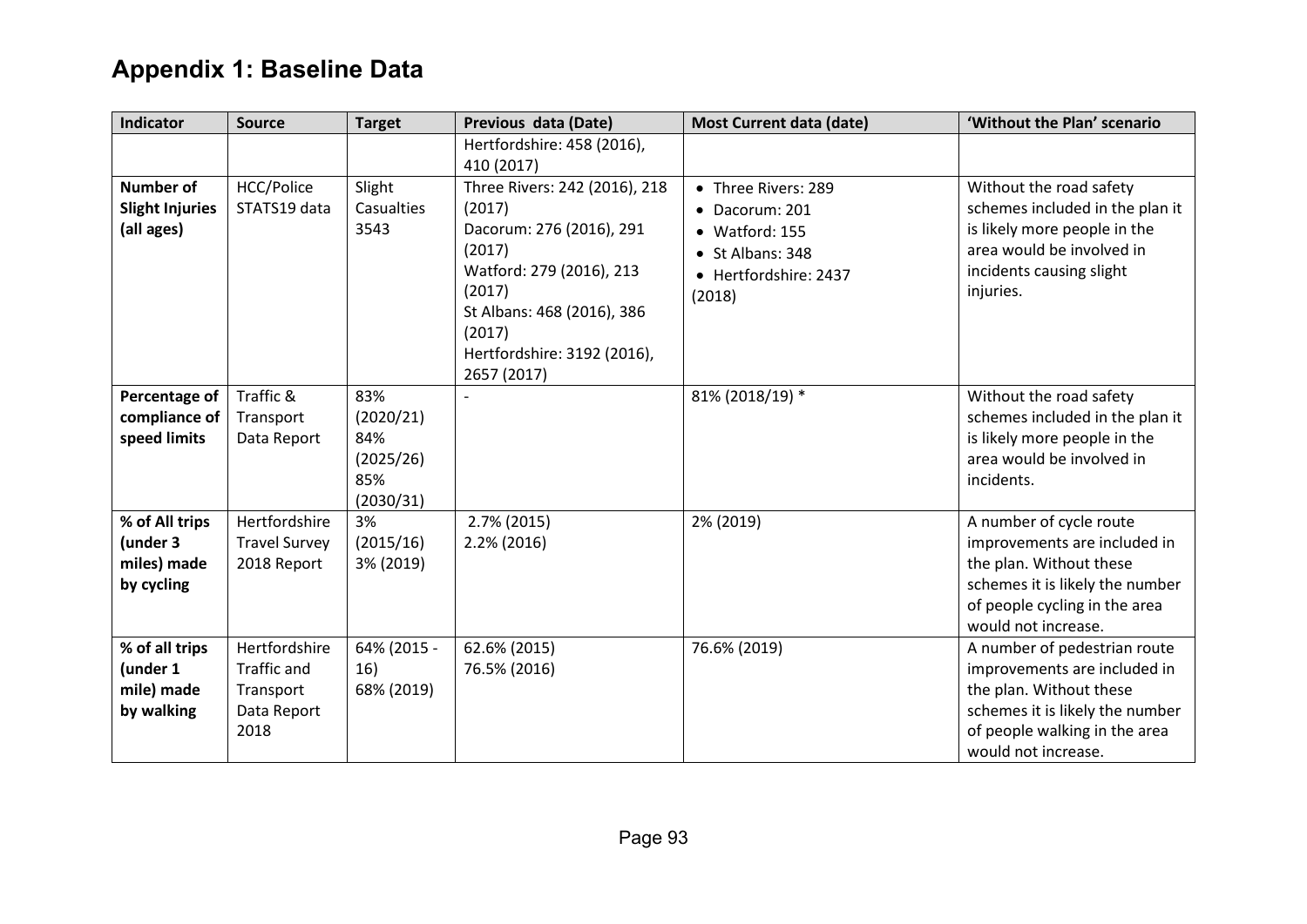| Indicator             | <b>Source</b>         | <b>Target</b> | Previous data (Date)      | <b>Most Current data (date)</b>                                            | 'Without the Plan' scenario                                        |
|-----------------------|-----------------------|---------------|---------------------------|----------------------------------------------------------------------------|--------------------------------------------------------------------|
| Childhood             | <b>National Child</b> | No target set | • Countywide - Reception: | • Countywide - Reception: 19.4%.                                           | The plan seeks to facilitate                                       |
| <b>Obesity</b>        | Measurement           |               | 19.3%. Year 6:            | Year 6: 28.6%(2018/19)                                                     | sustainable transport in a                                         |
| reception age         | Programme-            |               | 28.6%(2017/18)            | • St Albans - Reception: 18.0%. Year                                       | number of locations. Without                                       |
| and year 6            | England               |               | • St Albans - Reception:  | 6: 22.0% (2018/19).                                                        | this facilitation of sustainable                                   |
|                       | tables:               |               | 16.6%. Year 6: 21.4%      | • Dacorum - Reception: 20.3%. Year                                         | and healthy travel choices the                                     |
|                       | Table 2 R             |               | (2017/18).                | 6: 29.1% (2018/19).                                                        | trend of increasing childhood                                      |
|                       | Table 2_6             |               | • Dacorum - Reception:    | • Three Rivers - Reception: 20.3%.                                         | obesity may worsen. This                                           |
|                       | Table 3a_R            |               | 21.4%. Year 6: 30.8%      | Year 6: 26.6% (2018/19).                                                   | would particularly affect areas                                    |
|                       | Table 3a_6            |               | (2017/18).                | • Watford - Reception: 17.8%. Year                                         | where levels of obesity are                                        |
|                       |                       |               | $\bullet$ Three Rivers -  | 6: 33.9% (2018/19).                                                        | already above county averages                                      |
|                       |                       |               | Reception:19.1%. Year 6:  |                                                                            | such as Watford.                                                   |
|                       |                       |               | 30.6% (2017/18).          |                                                                            |                                                                    |
|                       |                       |               | • Watford - Reception:    |                                                                            |                                                                    |
|                       |                       |               | 19.1%. Year 6: 31.4%      |                                                                            |                                                                    |
|                       |                       |               | (2017/18).                |                                                                            |                                                                    |
| <b>Number of</b>      | Cycle Lead            | No target set | 4536 (2016)               | 6012 (2019)                                                                | Without the creation of new                                        |
| people                | Officer               |               |                           |                                                                            | cycle infrastructure in the area                                   |
| achieving             |                       |               |                           |                                                                            | it is likely that less people                                      |
| level 2 of the        |                       |               |                           |                                                                            | would pursue level 2 National                                      |
| <b>National</b>       |                       |               |                           |                                                                            | <b>Cycle Training due to</b>                                       |
| Cycling               |                       |               |                           |                                                                            | inadequate facilities.                                             |
| <b>Training</b>       |                       |               |                           |                                                                            |                                                                    |
| <b>Standards</b>      |                       |               |                           |                                                                            |                                                                    |
| <b>Conditions of</b>  | <b>Highway Panel</b>  | 26%           | 26%(2010), 47.3% (2012)   | Surveys completed to date 78% were                                         | Without the plan's proposed                                        |
| Footways - %<br>where | Paper April<br>2015   | (2015/16)     |                           | category 1: "As New", 14 % were                                            | footway improvements there                                         |
| maintenance           |                       |               |                           | category 2: "Aesthetically Impaired",<br>8% were category 3: "Functionally | may be less people utilising the<br>footpaths. There would also be |
| should be             |                       |               |                           | Impaired" and 1% were category 4:                                          | a higher risk of accidents.                                        |
| considered            |                       |               |                           | "Structurally Unsound" (April 2015)                                        |                                                                    |
|                       |                       |               |                           |                                                                            |                                                                    |
|                       |                       |               |                           | No Recent Data (2019)                                                      |                                                                    |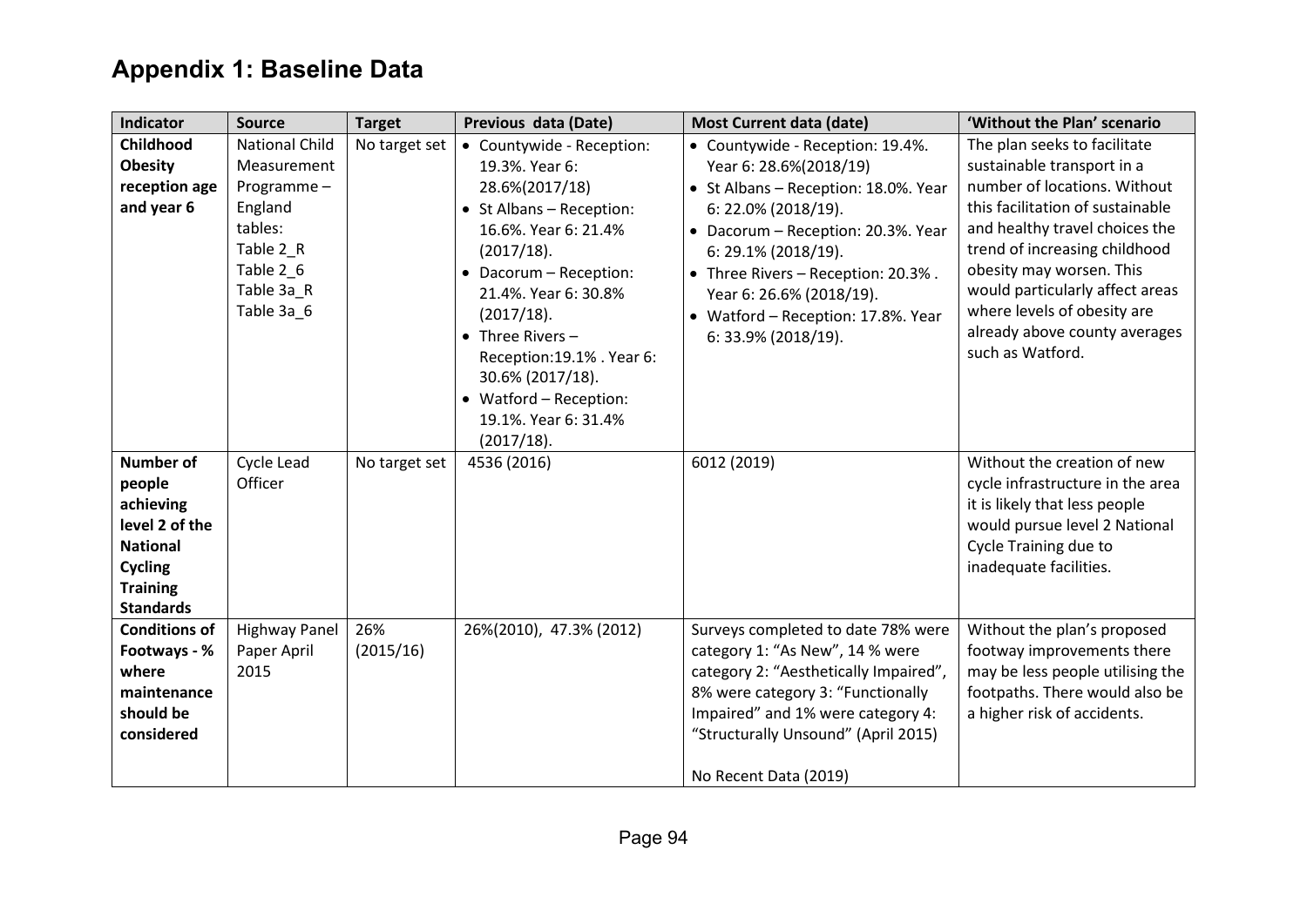| <b>Indicator</b>     | <b>Source</b>              | <b>Target</b> | Previous data (Date) | <b>Most Current data (date)</b>        | 'Without the Plan' scenario     |
|----------------------|----------------------------|---------------|----------------------|----------------------------------------|---------------------------------|
|                      |                            |               |                      | The data collection method was         |                                 |
|                      |                            |               |                      | changed a few years ago, the current   |                                 |
|                      |                            |               |                      | collection cycle means HCC get         |                                 |
|                      |                            |               |                      | around the whole footway network       |                                 |
|                      |                            |               |                      | in about 2 1/2 years and, ideally, HCC |                                 |
|                      |                            |               |                      | want at least two complete cycles to   |                                 |
|                      |                            |               |                      | check that the new method is stable    |                                 |
|                      |                            |               |                      | and repeatable. First data reported    |                                 |
|                      |                            |               |                      | possibly 2021.                         |                                 |
| % of the total       | <b>HCC</b>                 | 78%           | 72% (2015/16)        | 77% (2019/20)                          | A lack of pedestrian crossing   |
| length of            | Dashboard                  |               |                      |                                        | improvements would further      |
| footpaths            | indicator                  |               |                      |                                        | reduce the public's access to   |
| and other            | <b>EN53</b>                |               |                      |                                        | footpaths and other Rights of   |
| <b>Rights of Way</b> | (Countryside               |               |                      |                                        | Way.                            |
| that were            | management                 |               |                      |                                        |                                 |
| easy to use          | Team leader)               |               |                      |                                        |                                 |
| by members           |                            |               |                      |                                        |                                 |
| of the public        |                            |               |                      |                                        |                                 |
| <b>Hertfordshire</b> | <b>CMS</b>                 | 800 (17/18)   | 991 (Q3 17/18)       | 4233 (2019/20)                         | Without the plan's              |
| <b>Health Walks</b>  | (Countryside               |               | 4316 (18/19)         |                                        | improvements to walking         |
| - walks led          | Management                 |               |                      | Three Rivers: 505                      | infrastructure there would be   |
|                      | Service)                   |               |                      | Watford: 288                           | more barriers to promoting      |
|                      | (Dashboard PI<br>number is |               |                      | Dacorum: 672                           | walking in the area.            |
|                      | <b>ENV49)</b>              |               |                      |                                        |                                 |
| % of the             | Local                      | No target set |                      | 5.1% (2016) Countywide Figure          | The plan's work to improve      |
| population           | Government                 |               |                      |                                        | access to sustainable transport |
| exposed to           | Association-               |               |                      | The data is collected every 5 years    | will prevent unconstrained      |
| road, rail, and      | LG inform                  |               |                      | through the national noise mapping     | traffic growth. Unconstrained   |
| air transport        | (source public             |               |                      | programme, next data due 2021.         | traffic growth would have       |
| noise of 65dB        | health                     |               |                      |                                        | negative impacts on local noise |
| (A) or more          |                            |               |                      |                                        | pollution.                      |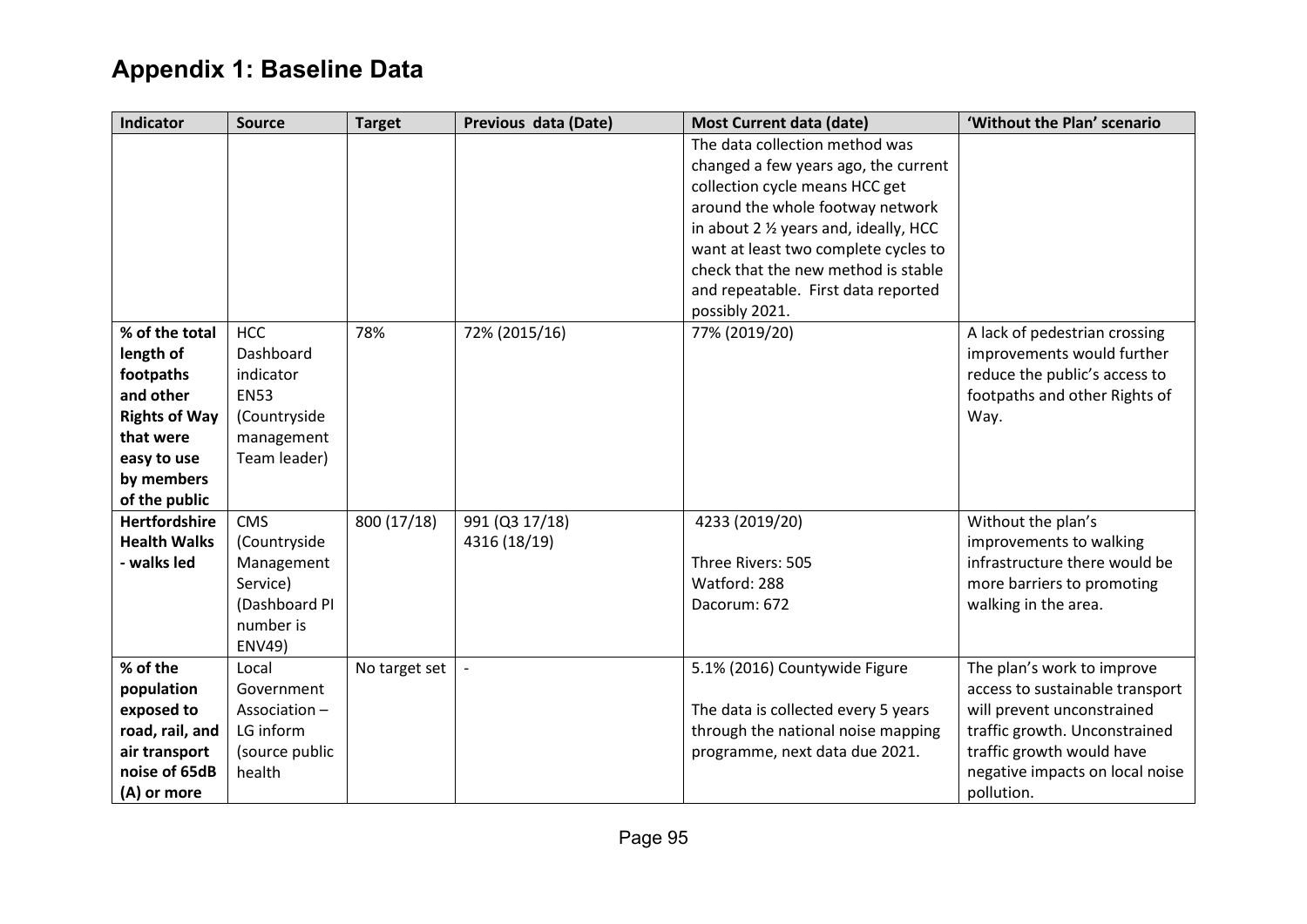| Indicator                                          | <b>Source</b>                                                                            | <b>Target</b> | Previous data (Date)                                                                                    | <b>Most Current data (date)</b>                                                                                                                                                                                                                                                                                                                                           | 'Without the Plan' scenario                                                                                                                                                                                    |
|----------------------------------------------------|------------------------------------------------------------------------------------------|---------------|---------------------------------------------------------------------------------------------------------|---------------------------------------------------------------------------------------------------------------------------------------------------------------------------------------------------------------------------------------------------------------------------------------------------------------------------------------------------------------------------|----------------------------------------------------------------------------------------------------------------------------------------------------------------------------------------------------------------|
| during the<br>daytime.                             | outcomes<br>framework)                                                                   |               |                                                                                                         |                                                                                                                                                                                                                                                                                                                                                                           |                                                                                                                                                                                                                |
| <b>Complaints</b><br>from Aircraft<br><b>Noise</b> | Stansted<br><b>Noise</b><br>Complaints<br>Report<br>Luton Annual<br>Monitoring<br>Report | No target set | Luton: 15,384 (2017)<br>Stansted: 4170 (2016)<br>Stansted: 8395 (2017)<br>Stansted: 14,566 (2018)       | Luton: 8275 (2019)<br>Stansted: 15,389 (2019)                                                                                                                                                                                                                                                                                                                             |                                                                                                                                                                                                                |
| Number of<br><b>AQMAs in</b><br><b>Herts</b>       | Defra<br>Or latest<br>Traffic &<br>Transport<br>Data Report                              | No target set | Countywide:<br>14 HCC, 11 Highways England<br>(2015)<br>19 HCC and 14 Highways<br><b>England (2017)</b> | • Countywide: 17 HCC and 11<br>Highways England (2019)<br>• St Albans: 3 AQMA's (Peahen,<br>Hemel Hempstead Road and<br>Frogmore)<br>• Dacorum: 3 AQMA's (Hemel<br>Hempstead, Apsley and<br>Northchurch)<br>• Three Rivers: 4 AQMA's<br>(Chorleywood NO2 and PM10,<br><b>Chandlers Cross and Kings</b><br>Langley)<br>• Watford: 2 AQMA's (Vicarage<br>Road, Pinner Road) | The plan seeks to implement<br>schemes which will help to<br>combat air pollution in the<br>area. If not addressed, poor air<br>quality can lead to health<br>problems and overall reduced<br>quality of life. |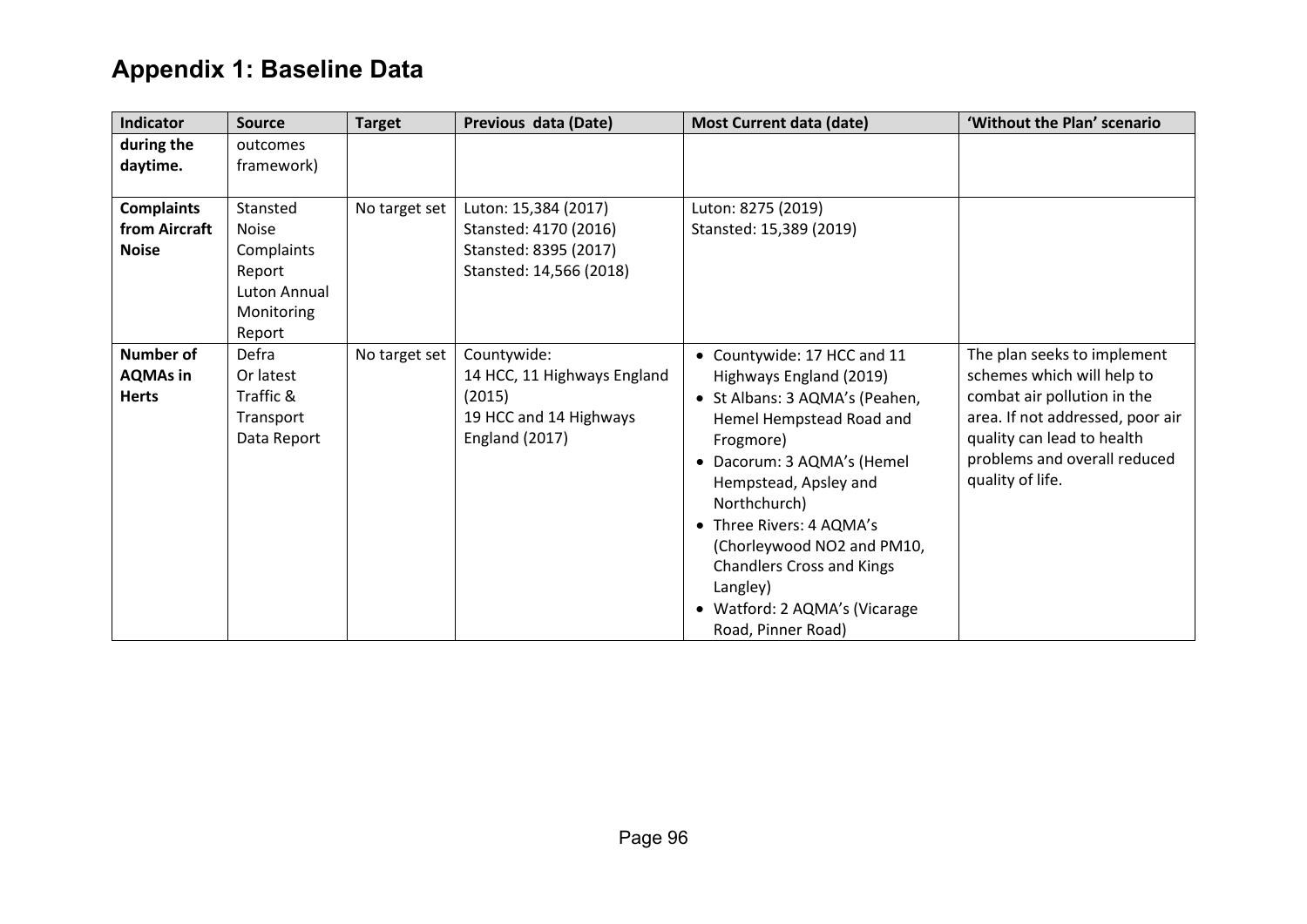| Indicator         | <b>Source</b>    | <b>Target</b>                 | Previous data (Date)       | <b>Most Current data (date)</b>                | 'Without the Plan' scenario      |
|-------------------|------------------|-------------------------------|----------------------------|------------------------------------------------|----------------------------------|
| Annual mean       | <b>District</b>  | $<$ 40 $\mu$ g/m <sup>3</sup> | Countywide figures:        | · Dacorum: (2018, roadside                     | The plan seeks to implement      |
| nitrogen          | Council          |                               | $35\mu g/m^3$ (2012)       | averages)                                      | schemes which will help to       |
| dioxide levels    | websites /       |                               | 38µg/m <sup>3</sup> (2014) | Lawn Lane, Hemel - 39.8 $\mu$ g/m <sup>3</sup> | combat air pollution. If not     |
| close to busy     | Annual           |                               |                            | London Road, Apsley - 48.4                     | addressed, poor air quality can  |
| roads in          | Monitoring       |                               |                            | $\mu$ g/m <sup>3</sup>                         | lead to health problems and      |
| <b>AQMA</b> areas | Reports          |                               |                            | • Watford: (2017, kerbside                     | overall reduced quality of life. |
|                   |                  |                               |                            | averages)                                      | This would particularly affect   |
|                   |                  |                               |                            | St Albans Rd - 35.1 $\mu$ g/m <sup>3</sup>     | the quality of life in areas     |
|                   |                  |                               |                            | Vicarage Rd $-$ 52.7 $\mu$ g/m <sup>3</sup>    | where AQMAs have been            |
|                   |                  |                               |                            | Aldenham Rd/Chalkhill-                         | declared such as Watford.        |
|                   |                  |                               |                            | $51.0 \mu g/m^3$                               |                                  |
|                   |                  |                               |                            | A405/Horseshoe Lane -                          |                                  |
|                   |                  |                               |                            | $34.3 \mu g/m^3$                               |                                  |
| Percentage of     | <b>PHOF 2017</b> | No target set                 | 5.6% (2013 - PHOF)         | • East of England - 5.4% (2016)                | The plan seeks to implement      |
| all-cause         |                  |                               |                            | • St Albans $-5.6%$ (2016)                     | schemes which will help to       |
| adult             |                  |                               |                            | • Dacorum $-5.4% (2016)$                       | combat air pollution in the      |
| mortality         |                  |                               |                            | • Three Rivers - 5.6% (2016)                   | area. If not addressed, poor air |
| attributable      |                  |                               |                            | • Watford $-5.9% (2016)$                       | quality can lead to health       |
| to long term      |                  |                               |                            |                                                | problems and overall reduced     |
| exposure to       |                  |                               |                            |                                                | quality of life. This would      |
| current levels    |                  |                               |                            |                                                | particularly affect the quality  |
| of                |                  |                               |                            |                                                | of life in areas where AQMAs     |
| anthropogeni      |                  |                               |                            |                                                | have been declared such as       |
| c particulate     |                  |                               |                            |                                                | Watford.                         |
| air pollution     |                  |                               |                            |                                                |                                  |
| Per capita        | UK               | Reduce                        | 2.3(2013)                  | East of England- 5.3 (2017)                    | CO2 emissions cause              |
| CO <sub>2</sub>   | Government       | carbon                        |                            | Hertfordshire $-2.4$ (2017)                    | environmental damage and         |
| emissions in      | local and        | emissions by                  |                            | Dacorum $-1.9$                                 | impact upon climate change.      |
| the LA area       | regional CO2     | 80% from                      |                            | St Albans $-4.0$                               | The county could experience      |
| (in tonnes)       | emissions:       | 2012/13                       |                            | Three Rivers $-3.7$                            | more flooding incidents on       |
|                   | statistical      | baseline by                   |                            | Watford $-1.1$                                 | local roads without schemes      |
|                   | summery          | 2025 (net                     |                            |                                                |                                  |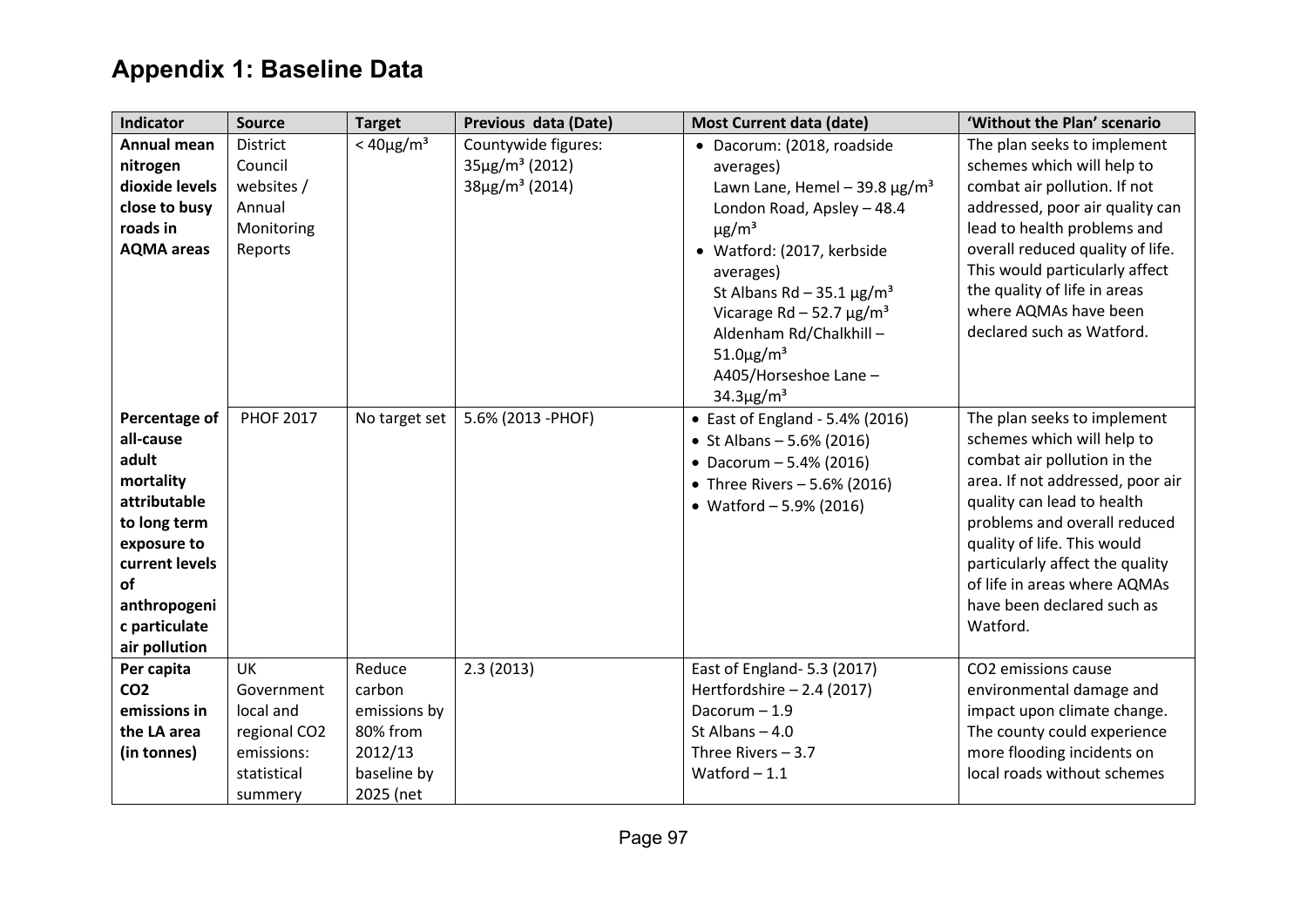| <b>Indicator</b>            | <b>Source</b>              | <b>Target</b> | Previous data (Date)        | <b>Most Current data (date)</b>                 | 'Without the Plan' scenario                                     |
|-----------------------------|----------------------------|---------------|-----------------------------|-------------------------------------------------|-----------------------------------------------------------------|
|                             | www.lginform               | zero          |                             |                                                 | that encourage sustainable                                      |
|                             | .gov.uk                    | ambition in   |                             |                                                 | transport.                                                      |
|                             |                            | long term)    |                             |                                                 |                                                                 |
| <b>Number of</b>            | Traffic &                  | Increase in   | $\overline{\phantom{a}}$    | 4631 (2018)                                     | Less transfer of car travel to                                  |
| <b>ULEV</b> vehicles        | Transport                  | numbers       |                             |                                                 | electric, due to less                                           |
| registered in               | Data Report                |               |                             |                                                 | infrastructure provided.                                        |
| Hertfordshir                |                            |               |                             |                                                 |                                                                 |
| e                           |                            |               |                             |                                                 |                                                                 |
| Children                    | <b>HCC Active &amp;</b>    | Target for    | Age 5 - 10: 72%, age 11-16: | Age 5 - 10: 72% (2018/19)                       | Without the proposed schemes                                    |
| travelling to               | Safer Travel               | 2020/2021:    | 79%                         | Age 11-16:80% (2018/19)                         | fewer children may be able to                                   |
| school. Mode                | Team                       | Age 5-10      | (2017/18)                   |                                                 | travel to school sustainably.                                   |
| share of                    |                            | 68%, age      |                             |                                                 | This would result in a decline in                               |
| sustainable                 |                            | 11-16 78%     |                             |                                                 | local air quality.                                              |
| school                      |                            | (2019)        |                             |                                                 |                                                                 |
| journeys                    |                            |               |                             |                                                 |                                                                 |
|                             |                            |               |                             |                                                 |                                                                 |
| % of Schools<br>with Travel | Active and<br>Safer Travel |               |                             | 50% of schools signed up to<br>Modeshift STARS. | A lack of safe and sustainable                                  |
| <b>Plans</b>                | Team                       |               |                             |                                                 | travel infrastructure may deter<br>schools from creating travel |
|                             |                            |               |                             | Watford & Three Rivers Schools: 37%             | plans. This would result in a                                   |
|                             |                            |               |                             | Dacorum & St Albans Schools: 55%                | decline in local air quality.                                   |
| Percentage                  | <b>County Travel</b>       | For the % of  |                             | 40% (CTS 2018)                                  | Without the GTP delivering or                                   |
| of                          | Survey                     | sustainable   |                             |                                                 | improving infrastructure for                                    |
| sustainable                 |                            | modes to      |                             |                                                 | walking, cycling and passenger                                  |
| mode share                  |                            | increase      |                             |                                                 | transport then the percentage                                   |
| for                         |                            |               |                             |                                                 | of residents using sustainable                                  |
| <b>Hertfordshir</b>         |                            | year on year  |                             |                                                 | modes will not increase.                                        |
|                             |                            |               |                             |                                                 |                                                                 |
| e residents                 |                            |               |                             |                                                 |                                                                 |
|                             |                            |               |                             |                                                 |                                                                 |
|                             |                            |               |                             |                                                 |                                                                 |
|                             |                            |               |                             |                                                 |                                                                 |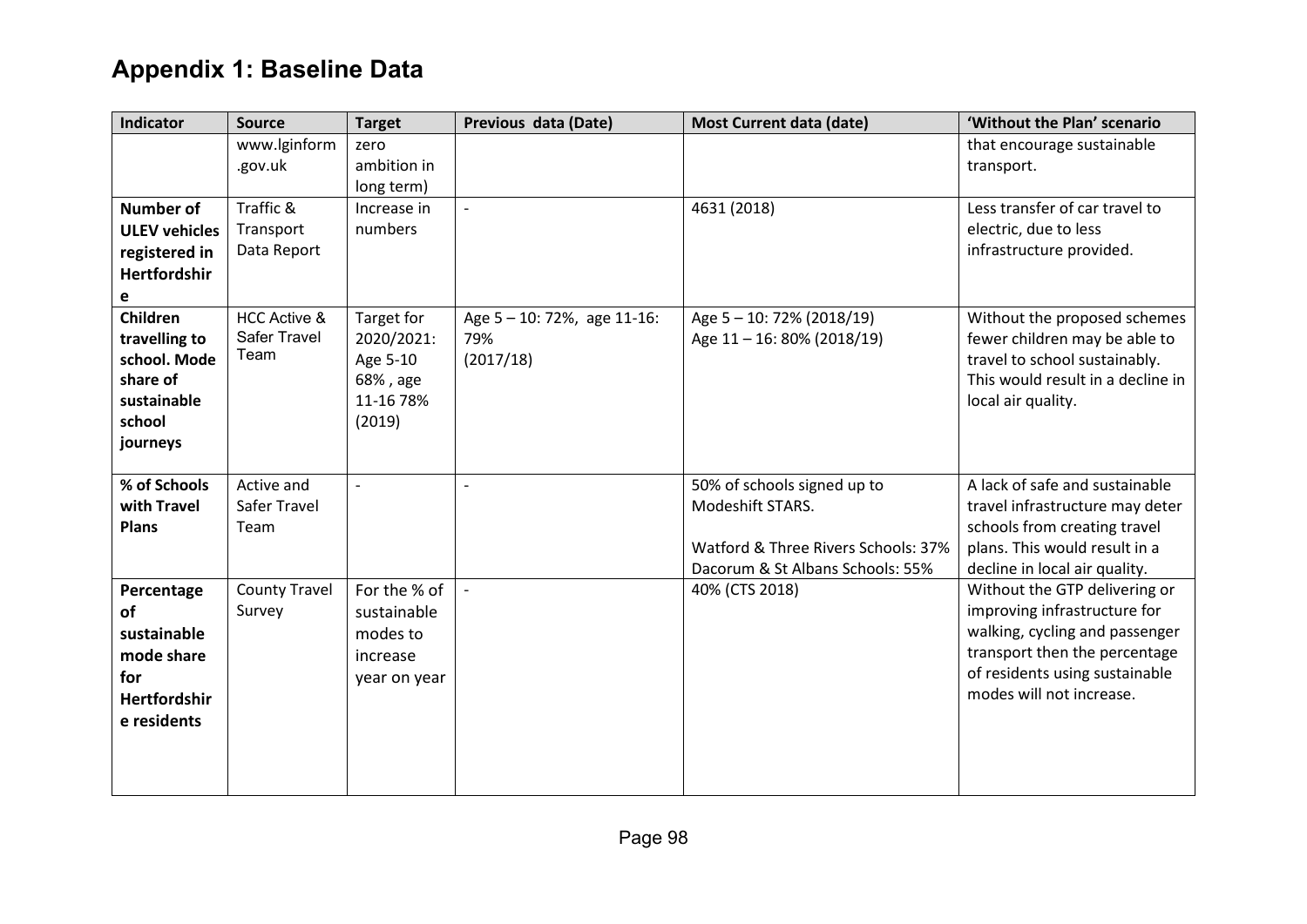| Indicator     | <b>Source</b>        | <b>Target</b> | Previous data (Date)   | <b>Most Current data (date)</b>        | 'Without the Plan' scenario    |
|---------------|----------------------|---------------|------------------------|----------------------------------------|--------------------------------|
| Percentage of | <b>Luton Airport</b> | Luton:        | Luton: 23% (2016)      | Luton:                                 | Fewer people travelling to     |
| passengers    | surface access       | More          |                        | 33% (2018)                             | airports by sustainable modes. |
| travelling to | strategy             | passengers    |                        | Stansted:                              |                                |
| airports by   | monitoring           | to use        |                        | 50.6% (2018)                           |                                |
| non-car       | reports              | sustainable   |                        |                                        |                                |
| modes (Luton  |                      | transport to  |                        |                                        |                                |
| and Stansted) | Stansted             | reduce CO2    |                        |                                        |                                |
|               | Airport              | emissions.    |                        |                                        |                                |
|               | Transport            | Stansted:     |                        |                                        |                                |
|               | Forum Staff          | The aim is to |                        |                                        |                                |
|               | Mode Share           | increase the  |                        |                                        |                                |
|               | (reported            | percentage    |                        |                                        |                                |
|               | every 2 years)       | journeys      |                        |                                        |                                |
|               |                      | made by       |                        |                                        |                                |
|               |                      | public        |                        |                                        |                                |
|               |                      | transport.    |                        |                                        |                                |
| Percentage of | <b>Luton Airport</b> | Luton: an     | Luton: 23% (2016)      | Luton:                                 | Fewer people travelling to     |
| employees     | surface access       | increase in   |                        | 32% (2018)                             | airports by sustainable modes. |
| travelling to | strategy             | employees     |                        | Stansted:                              |                                |
| airports by   | monitoring           | travelling to | Stansted: 29.4% (2015) | 36.7% (2017)                           |                                |
| non-car       | reports              | work by       |                        | 2019 data still awaited (staff mode    |                                |
| modes (Luton  |                      | non-car       |                        | share data is collected every 2 years) |                                |
| and Stansted) | Stansted             | modes         |                        |                                        |                                |
|               | Airport              | Stansted:     |                        |                                        |                                |
|               | Transport            | The aim is to |                        |                                        |                                |
|               | Forum Staff          | increase the  |                        |                                        |                                |
|               | Mode Share           | percentage    |                        |                                        |                                |
|               | (reported            | journeys      |                        |                                        |                                |
|               | every 2 years)       | made by       |                        |                                        |                                |
|               |                      | public        |                        |                                        |                                |
|               |                      | transport     |                        |                                        |                                |
|               |                      | which         |                        |                                        |                                |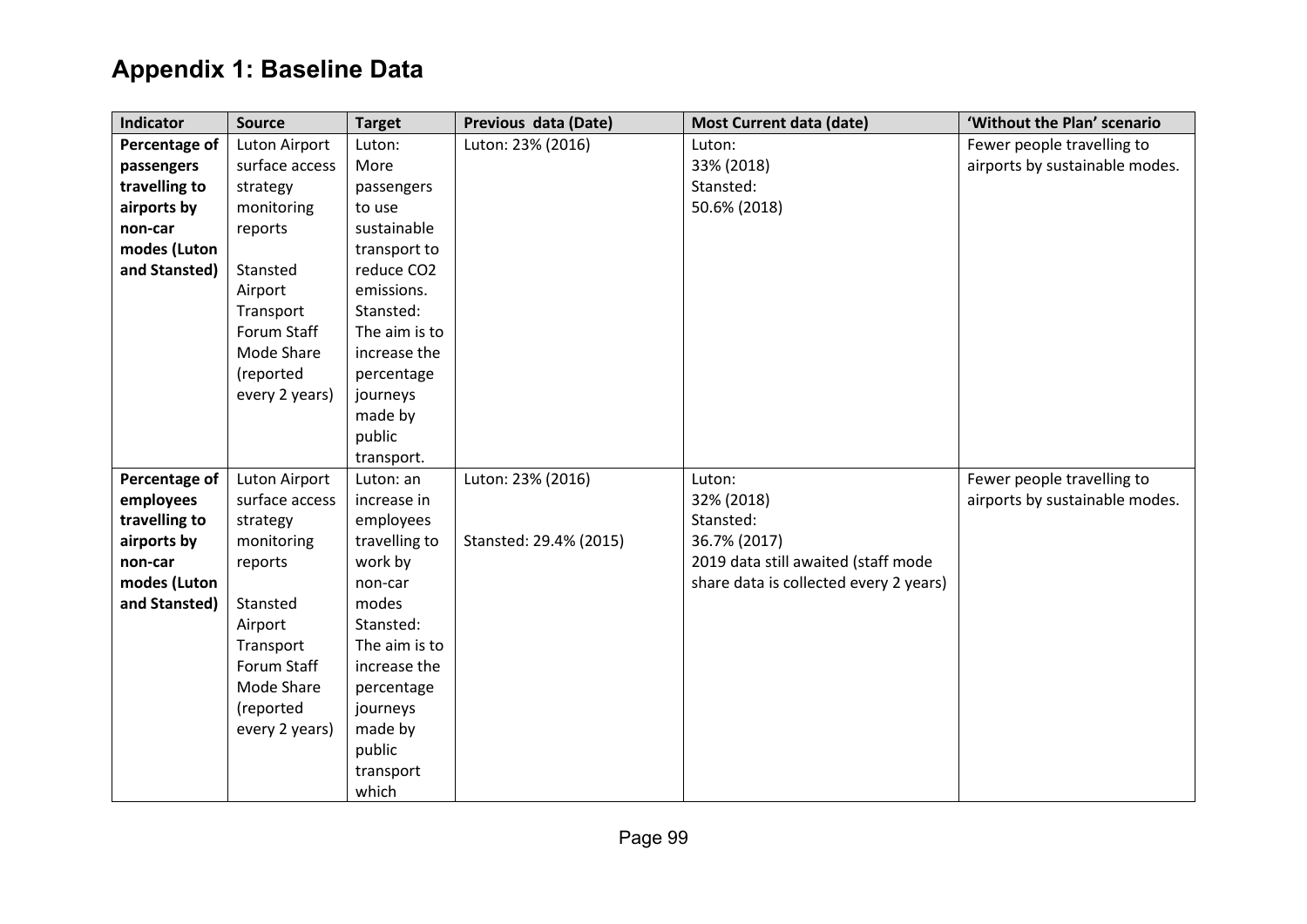| <b>Indicator</b>      | <b>Source</b>        | <b>Target</b>  | Previous data (Date)     | <b>Most Current data (date)</b>       | 'Without the Plan' scenario                        |
|-----------------------|----------------------|----------------|--------------------------|---------------------------------------|----------------------------------------------------|
|                       |                      | reduces        |                          |                                       |                                                    |
|                       |                      | congestion     |                          |                                       |                                                    |
|                       |                      | on the local   |                          |                                       |                                                    |
|                       |                      | highway        |                          |                                       |                                                    |
|                       |                      | network and    |                          |                                       |                                                    |
|                       |                      | environment    |                          |                                       |                                                    |
|                       |                      | al impacts     |                          |                                       |                                                    |
|                       |                      | on the         |                          |                                       |                                                    |
|                       |                      | surrounding    |                          |                                       |                                                    |
|                       |                      | areas.         |                          |                                       |                                                    |
| <b>Number of</b>      | Hertfordshire        | No target set  | 2289 (2015)              | 6632 (2019/20)                        | Without the proposed schemes                       |
| Children              | <b>Cycling Team</b>  |                | 4407 (2016)              |                                       | to improve cycle infrastructure                    |
| achieving             | (Active and          |                |                          | Dacorum: 717                          | less children may complete                         |
| level 2 of the        | Safer Travel)        |                |                          | St Albans: 1668                       | level 2 National Cycle Training.                   |
| <b>National</b>       |                      |                |                          | Three Rivers: 488<br>Watford: 338     | This could result in cycling not                   |
| <b>Cycle Training</b> |                      |                |                          |                                       | being seen as a viable<br>alternative in the area. |
| (Bikeability)<br>Car  | <b>County Travel</b> | 1.16           | 1.53(2015)               |                                       | Car ownership is an indication                     |
| Ownership in          | Survey 2018          | (England),     |                          | $\bullet$ 13.1% - No car              | of the scale of the                                |
| <b>Hertfordshire</b>  |                      | $1.40/$ (2012) |                          | • 44.0%- One car<br>• 33.6%- Two cars | environmental problem faced                        |
| (Cars per             |                      | County         |                          |                                       | in Herts. It highlights the need                   |
| Household)            |                      | Travel         |                          | • 9.2%- Three or more                 | to facilitate behavioural                          |
|                       |                      | Survey)        |                          | (2018)                                | change via schemes such as                         |
|                       |                      |                |                          |                                       | those proposed in the plan.                        |
| Congestion -          | Transport            | A smaller      | $\overline{\phantom{0}}$ | 258 (Standard Deviation Variance)     | More congestion may ensue                          |
| Journey time          | Data and             | standard       |                          |                                       | without the plan leading to                        |
| reliability in        | Modelling            | deviation      |                          |                                       | increases in emissions which                       |
| <b>Hertfordshire</b>  | Team,                | value would    |                          |                                       | affect the quality of life for                     |
|                       | Highways             | give a more    |                          |                                       | residents in the area.                             |
|                       |                      | reliable       |                          |                                       |                                                    |
|                       |                      | journey        |                          |                                       |                                                    |
|                       |                      | time           |                          |                                       |                                                    |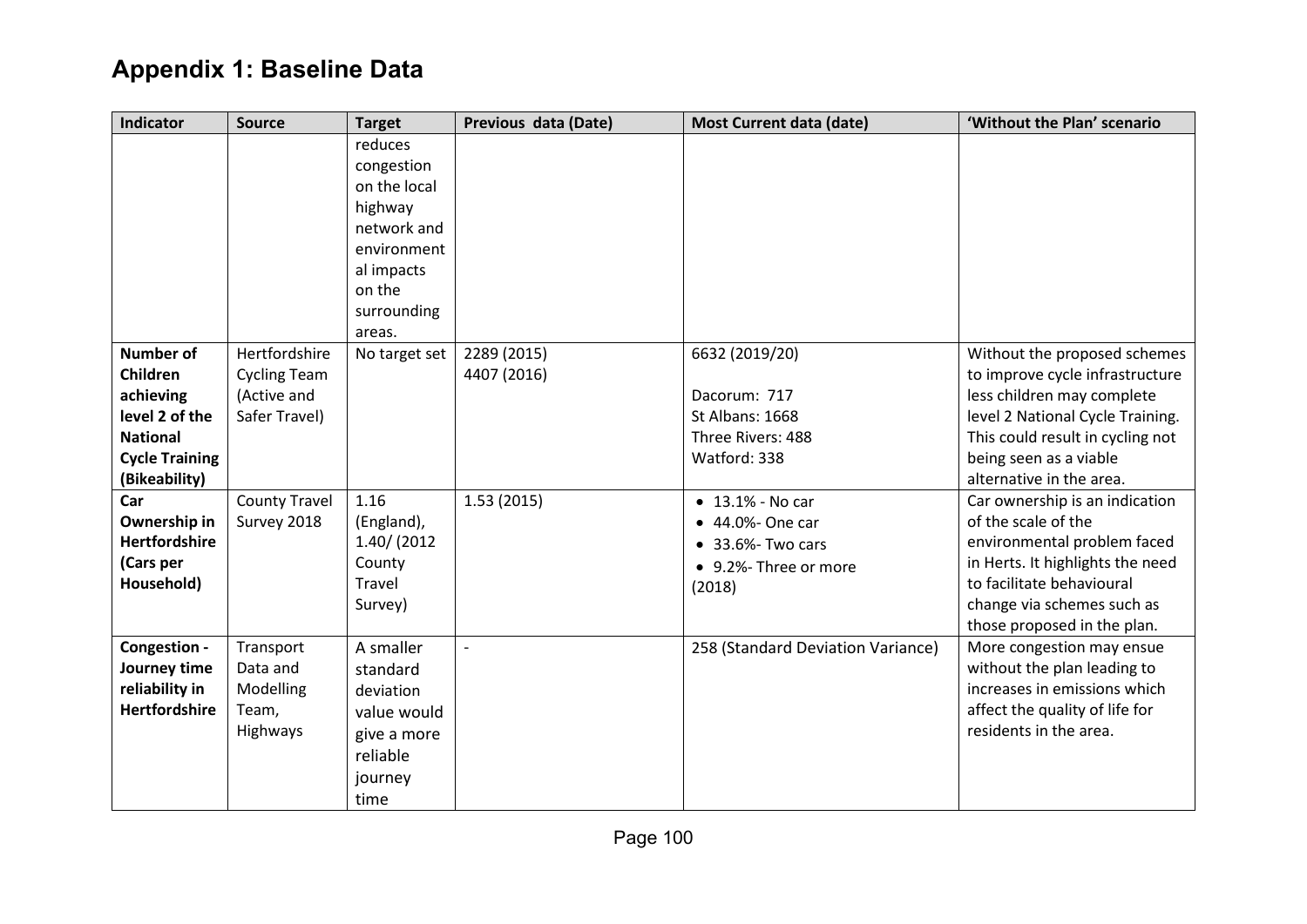| Indicator           | <b>Source</b>   | <b>Target</b> | Previous data (Date) | Most Current data (date) | 'Without the Plan' scenario     |
|---------------------|-----------------|---------------|----------------------|--------------------------|---------------------------------|
| Area of             | <b>HCC</b>      | No target set | 51.16 (2015-16)      | 42.86 (2017/18)          | The plan does not encourage     |
| Greenfield          | Dashboard       |               | 35.09 (2016-17)      |                          | significant amounts of new      |
| land lost           | http://statint. |               |                      |                          | road building which would       |
| other than to       | hertscc.gov.uk  |               |                      |                          | result in loss of species,      |
| development         | /infostore/1/e  |               |                      |                          | habitats and ecosystems.        |
| that accords        | nv.html         |               |                      |                          |                                 |
| with                |                 |               |                      |                          |                                 |
| development         |                 |               |                      |                          |                                 |
| plans               |                 |               |                      |                          |                                 |
| Percentage of       | <b>HCC</b>      | No target set | 75.82% (2014-15)     | 77.89% (2017/18)         | The plan will help to encourage |
| <b>New Homes</b>    | Dashboard       |               | 78.09% (2015-16)     |                          | sustainable transport where     |
| built on            | http://statint. |               |                      |                          | any development does            |
| previously          | hertscc.gov.uk  |               |                      |                          | increase.                       |
| developed           | /infostore/1/e  |               |                      |                          |                                 |
| land                | nv.html         |               |                      |                          |                                 |
| Percentage of       | <b>TRACC</b>    | 90% (steady   |                      | 93.59% (2017/18)         | Developers would be less likely |
| new                 | modelling       | state)        |                      |                          | to provide enough               |
| development         | Strategic       |               |                      |                          | infrastructure for sustainable  |
| s within 30         | Transport &     |               |                      |                          | modes.                          |
| minutes by          | Rail Team       |               |                      |                          |                                 |
| public              |                 |               |                      |                          |                                 |
| transport of        |                 |               |                      |                          |                                 |
| key services        |                 |               |                      |                          |                                 |
|                     |                 |               |                      |                          |                                 |
| <b>Bus Services</b> | Dashboard       | 90% (2015-    | 91.6% (2014-15)      | 78.7% (2019)             | Bus route improvements are      |
| running on          | and updated     | 16)           | 90.03% (2015-16)     |                          | included as part of the plan.   |
| time                | LTP3 PI data    |               |                      |                          | These will help to keep buses   |
|                     | from            |               |                      |                          | running to schedule. Without    |
|                     | Paul Bush,      |               |                      |                          | improvements to bus routes      |
|                     | Intelligence    |               |                      |                          | more buses are likely to be     |
|                     | Officer         |               |                      |                          | late.                           |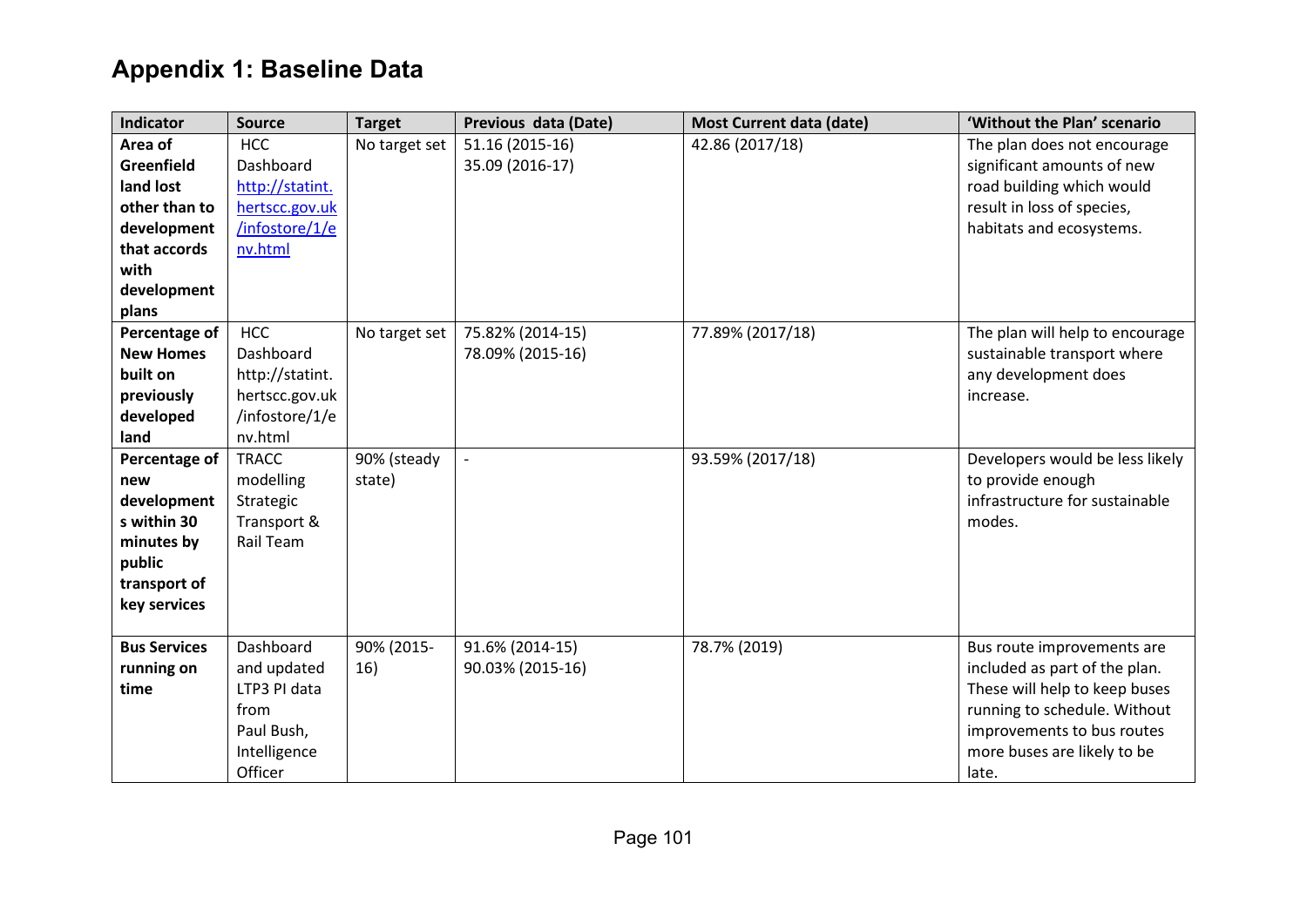| Indicator                      | <b>Source</b>           | <b>Target</b>           | Previous data (Date)     | <b>Most Current data (date)</b>          | 'Without the Plan' scenario                                        |
|--------------------------------|-------------------------|-------------------------|--------------------------|------------------------------------------|--------------------------------------------------------------------|
| <b>Number of</b><br><b>Bus</b> | <b>HCC</b><br>Dashboard | 36 million<br>(2015/16) | 34.67 million (2014 -15) | 37.9 million (2015-16)                   | Improvements to bus routes<br>and bus infrastructure in the        |
| Passenger                      | http://statint.         |                         |                          |                                          | area are likely to encourage                                       |
| journeys                       | hertscc.gov.uk          |                         |                          |                                          | bus travel. Without any                                            |
| (boardings)                    | /infostore/1/e          |                         |                          |                                          | additional measures to                                             |
| per year<br>(millions)         | nv.html                 |                         |                          |                                          | encourage bus travel it is likely<br>car dependency will continue. |
|                                |                         |                         |                          |                                          |                                                                    |
|                                |                         |                         |                          |                                          |                                                                    |
| <b>Active</b>                  | https://www.            | No target set           | 70500 (2016)             | Hertfordshire: 73570 (2017)<br>$\bullet$ |                                                                    |
| <b>Enterprises in</b>          | hertfordshire.          |                         |                          | St Albans: 10580 (2017)<br>$\bullet$     |                                                                    |
| <b>Hertfordshire</b>           | gov.uk/micros           |                         |                          | Dacorum: 9010 (2017)<br>$\bullet$        |                                                                    |
|                                | ites/herts-             |                         |                          | Three Rivers: 5995 (2017)<br>٠           |                                                                    |
|                                | insight/topics/         |                         |                          | Watford: 5670 (2017)<br>$\bullet$        |                                                                    |
|                                | economy-<br>work-and-   |                         |                          |                                          |                                                                    |
|                                | education.asp           |                         |                          |                                          |                                                                    |
|                                | $\underline{x}$         |                         |                          |                                          |                                                                    |
|                                |                         |                         |                          |                                          |                                                                    |
| <b>GVA per</b>                 | https://www.            | No target set           | £29,035 (2015)           | £30,564 (2016)                           |                                                                    |
| Head                           | hertfordshire.          |                         |                          |                                          |                                                                    |
|                                | gov.uk/micros           |                         |                          |                                          |                                                                    |
|                                | ites/herts-             |                         |                          |                                          |                                                                    |
|                                | insight/topics/         |                         |                          |                                          |                                                                    |
|                                | economy-<br>work-and-   |                         |                          |                                          |                                                                    |
|                                | education.asp           |                         |                          |                                          |                                                                    |
|                                | $\mathbf x$             |                         |                          |                                          |                                                                    |
| Principle                      | Asset                   | No more                 | 4% (2013-14)             | 4% (2018-19)                             | The plan seeks to help facilitate                                  |
| Road                           | Manager                 | than 6                  |                          |                                          | modal shift to sustainable                                         |
| Condition - %                  |                         | $(2015-16)$             |                          |                                          | forms of transport. Without                                        |
| of the                         |                         |                         |                          |                                          | measures to encourage modal                                        |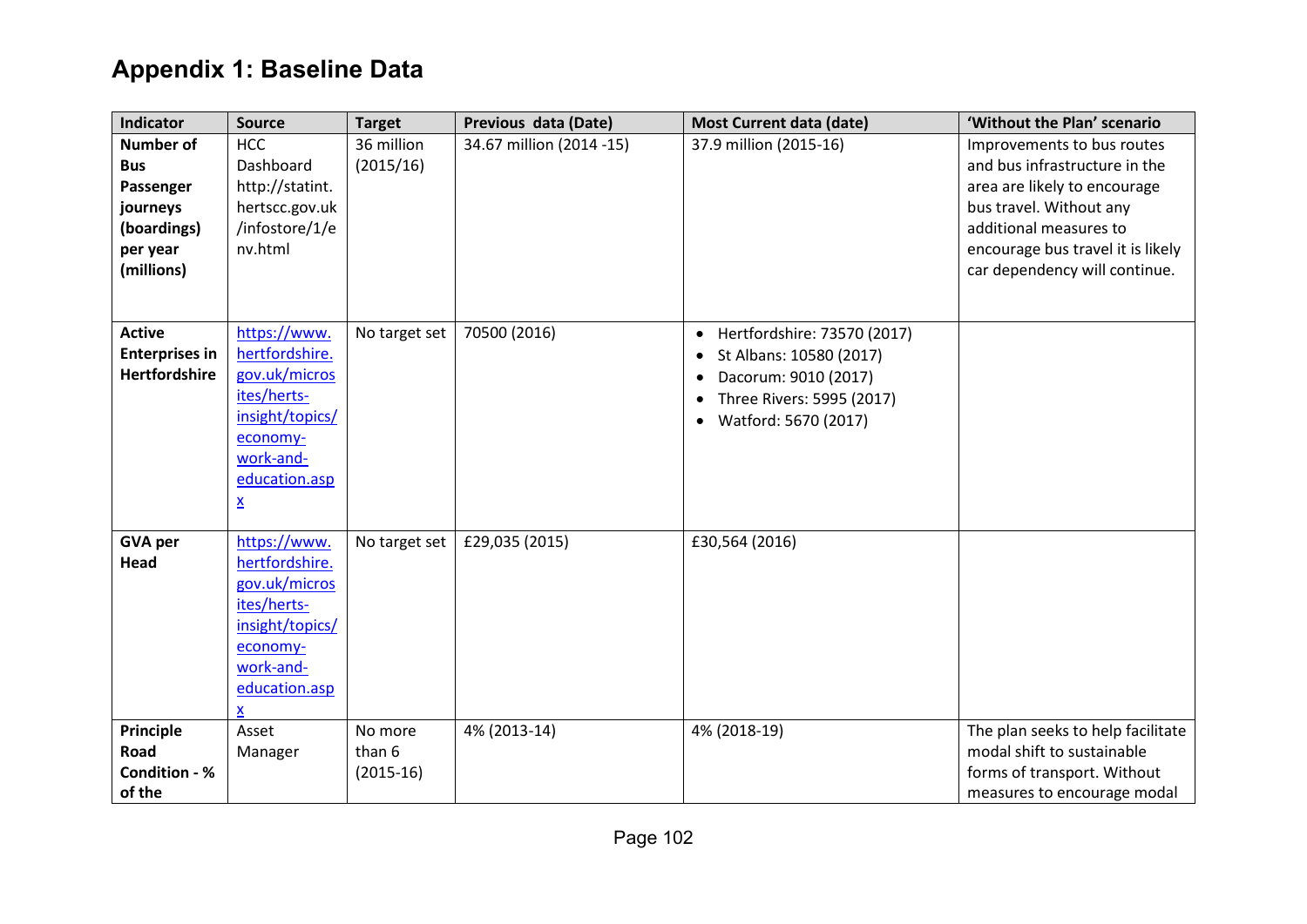| <b>Indicator</b>                                                                                                                         | <b>Source</b>                                        | <b>Target</b>                                                          | Previous data (Date) | <b>Most Current data (date)</b>                                        | 'Without the Plan' scenario                                                                                                                                                                                                                                                                                                   |
|------------------------------------------------------------------------------------------------------------------------------------------|------------------------------------------------------|------------------------------------------------------------------------|----------------------|------------------------------------------------------------------------|-------------------------------------------------------------------------------------------------------------------------------------------------------------------------------------------------------------------------------------------------------------------------------------------------------------------------------|
| network with<br>negative<br>residual life<br>(where<br>maintenance<br>should be<br>considered)                                           |                                                      |                                                                        |                      |                                                                        | shift car use will remain high.<br>This will likely deteriorate<br>principle roads further leading<br>to a greater number of<br>accidents, greater congestion<br>and damage to vehicles.                                                                                                                                      |
| <b>Non Principle</b><br><b>Classified</b><br>Road<br><b>Condition %</b><br>where<br>structural<br>maintenance<br>should be<br>considered | Asset<br>Manager                                     | No more<br>than 9<br>$(2015-16)$                                       | 8% (2014-15)         | 4% (2018-19)                                                           | The plan seeks to help facilitate<br>modal shift to sustainable<br>forms of transport. Without<br>measures to encourage modal<br>shift car use will remain high.<br>This will likely deteriorate non<br>principle roads further leading<br>to a greater number of<br>accidents, greater congestion<br>and damage to vehicles. |
| <b>Unclassified</b><br>Road<br>Condition - %<br>where<br>structural<br>maintenance<br>should be<br>considered.                           | Asset<br>Manager                                     | No more<br>than 13<br>$(2015-16)$                                      | 19% (2014-15)        | 9% (2018-19)                                                           | The plan seeks to help facilitate<br>modal shift to sustainable<br>forms of transport. Without<br>measures to encourage modal<br>shift car use will remain high.<br>This will likely deteriorate<br>unclassified roads further<br>leading to a greater number of<br>accidents, greater congestion<br>and damage to vehicles.  |
| <b>Overall roads</b><br>condition<br>index for<br><b>Hertfordshire</b><br>'s roads $**$                                                  | Condition<br>Surveys<br><b>TAMP Annual</b><br>Report | <b>Steady State</b><br>targets:<br>A Rds: 5.6<br>B, C & U Rds:<br>10.4 |                      | A Rds:<br>4.49 ACI (2018/19)<br>B, C & U Rds:<br>8.97 ACI<br>(2018/19) | The plan seeks to help facilitate<br>modal shift to sustainable<br>forms of transport. Without<br>measures to encourage modal<br>shift car use will remain high.                                                                                                                                                              |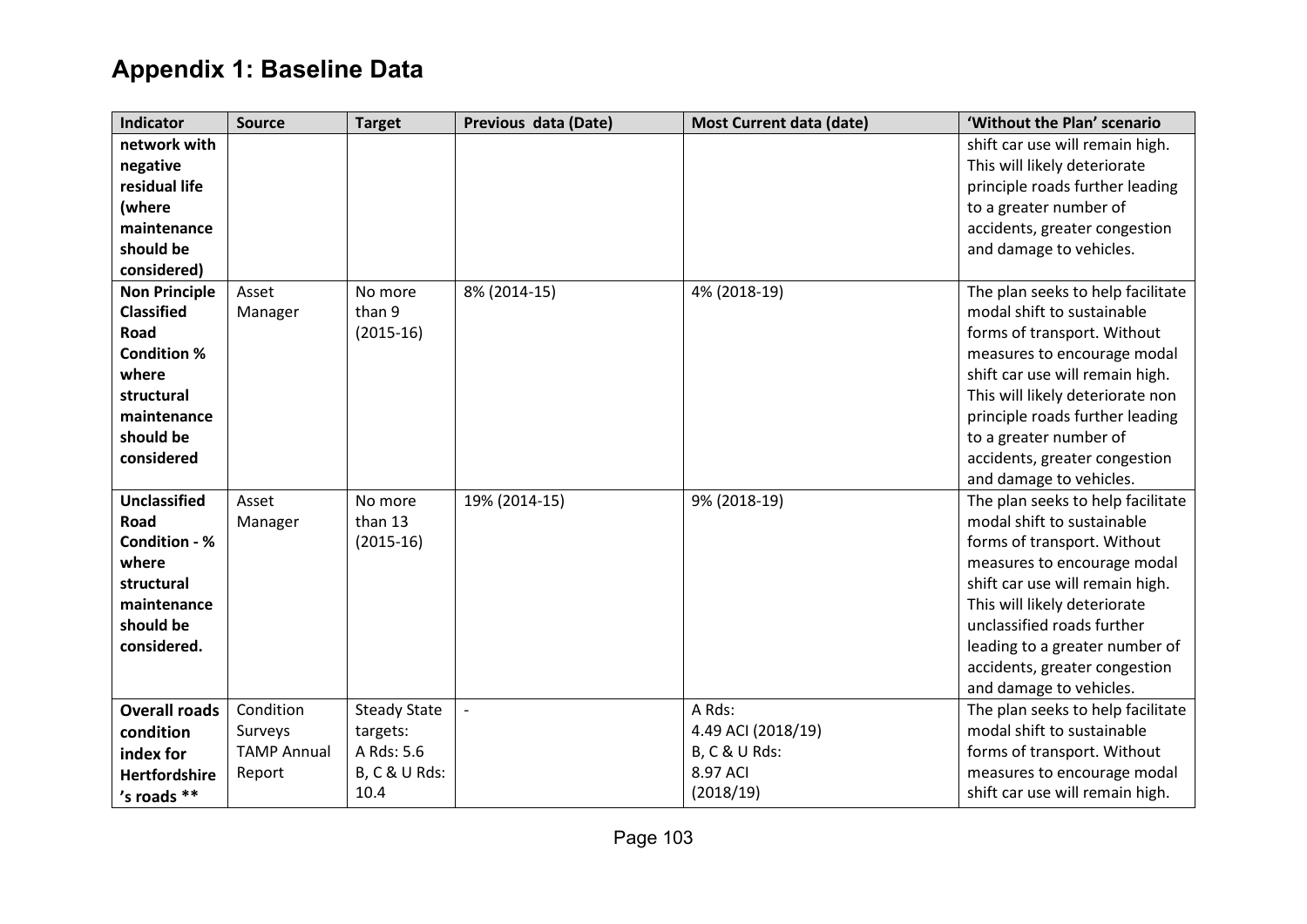| Indicator          | <b>Source</b>     | <b>Target</b>  | Previous data (Date)      | <b>Most Current data (date)</b> | 'Without the Plan' scenario       |
|--------------------|-------------------|----------------|---------------------------|---------------------------------|-----------------------------------|
|                    |                   |                |                           |                                 | This will likely deteriorate      |
|                    |                   |                |                           |                                 | roads further.                    |
| <b>Herts Waste</b> | <b>HWP Annual</b> | No target set  | 247284 tonnes (2015-2016) | 248807 (2018-2019)              | Some of the new infrastructure    |
| Partnership        | Report 2016-      |                | 258218 tonnes (2016-2017) |                                 | schemes would produce             |
| overall            | 2017              |                | 251264 tonnes (2017-2018) |                                 | construction waste which          |
| recycling rate     |                   |                |                           |                                 | would need to be recycled or      |
|                    |                   |                |                           |                                 | put into landfill.                |
| <b>Number of</b>   | <b>Magic Maps</b> | No target set  | No previous data          | Countywide: 180<br>$\bullet$    | There would be more damage        |
| <b>Scheduled</b>   |                   |                |                           | GTP Area: 35<br>$\bullet$       | to scheduled monuments by         |
| <b>Monuments</b>   |                   |                |                           |                                 | road building.                    |
|                    |                   |                |                           |                                 |                                   |
| Number of          | <b>Magic Maps</b> | No target set  | No previous data          | Countywide: 46<br>$\bullet$     | There would be more damage        |
| registered         |                   |                |                           | GTP Area: 8<br>$\bullet$        | to registered parks and           |
| <b>Parks and</b>   |                   |                |                           |                                 | gardens by road building.         |
| <b>Gardens</b>     |                   |                |                           |                                 |                                   |
| Number of          | Historic          | No target set  | 8172                      | Countywide: 8188<br>$\bullet$   | There would be more damage        |
| listed             | Environment       |                |                           | <b>GTP Area: 1156</b>           | to listed buildings by road       |
| buildings          | Record,           |                |                           |                                 | building.                         |
|                    | Natural,          |                |                           |                                 |                                   |
|                    | Historic &        |                |                           |                                 |                                   |
|                    | built             |                |                           |                                 |                                   |
|                    | Environment       |                |                           |                                 |                                   |
|                    | Advisory team     |                |                           |                                 |                                   |
| Income             | <b>HertsLis</b>   | $\blacksquare$ | 127 (2015)                | 126 (2019)                      | Further deprivation, the          |
| deprivation        | https://report    |                |                           |                                 | sustainable transport initiatives |
| affecting          | s.instantatlas.   |                |                           |                                 | should make access to             |
| children           | com/report/vi     |                |                           |                                 | employment easier as walking      |
| index              | ew/7f0da506e      |                |                           |                                 | and cycling is affordable         |
|                    | 64047899aa4       |                |                           |                                 | transport.                        |
|                    | 49fc5613d82a      |                |                           |                                 |                                   |
|                    | /E10000015#       |                |                           |                                 |                                   |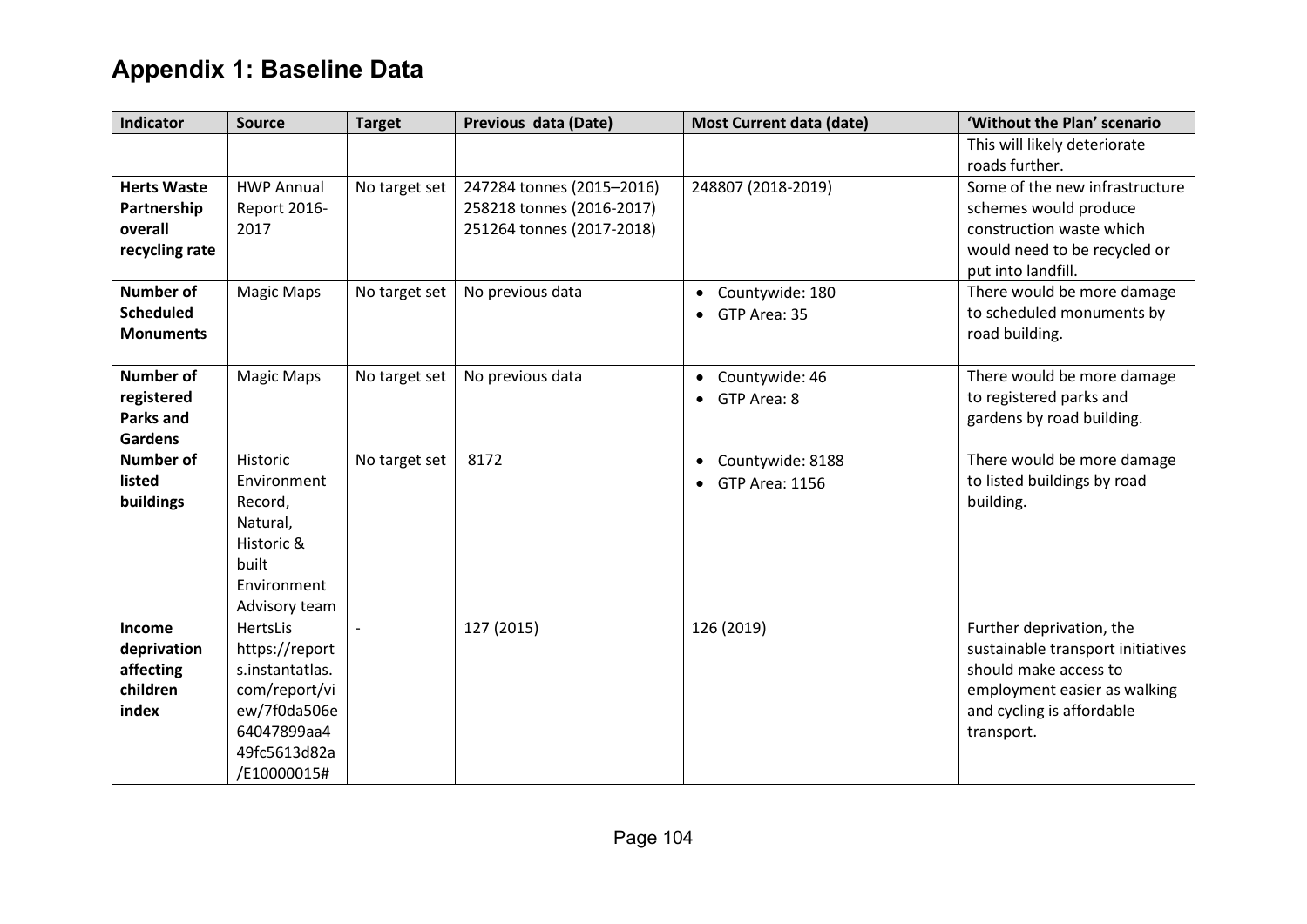| Indicator            | <b>Source</b>         | <b>Target</b> | Previous data (Date)        | <b>Most Current data (date)</b>   | 'Without the Plan' scenario       |
|----------------------|-----------------------|---------------|-----------------------------|-----------------------------------|-----------------------------------|
| Income               | HertsLis              |               | 129 (2015)                  | 127 (2019)                        | Further deprivation, the          |
| deprivation          | https://report        |               |                             |                                   | sustainable transport initiatives |
| affecting            | s.instantatlas.       |               |                             |                                   | should make access to             |
| older people         | com/report/vi         |               |                             |                                   | employment easier as walking      |
|                      | ew/7f0da506e          |               |                             |                                   | and cycling is affordable         |
|                      | 64047899aa4           |               |                             |                                   | transport.                        |
|                      | 49fc5613d82a          |               |                             |                                   |                                   |
|                      | /E10000015#           |               |                             |                                   |                                   |
| Unemploy-            | <b>NOMIS official</b> | $\mathbf{r}$  | $\overline{a}$              | 2019                              | Unemployment could possibly       |
| ment in              | labour market         |               |                             | East of England 3.2%              | increase slightly without the     |
| <b>Hertfordshire</b> | statistics (ONS       |               |                             | Hertfordshire 3.5%                | delivery of transport             |
|                      | annual                |               |                             |                                   | infrastructure and                |
|                      | population            |               |                             |                                   | improvements to sustainable       |
|                      | survey)               |               |                             |                                   | transport choices.                |
|                      | Labour                |               |                             |                                   |                                   |
|                      | Market Profile        |               |                             |                                   |                                   |
| <b>Travel to</b>     | <b>County Travel</b>  |               | $\sim$                      | 2018                              | Without the plan this would       |
| work                 | Survey 2018           |               |                             | Greater London 29.5%              | have a negative impact on         |
| destinations         | (Figure 4.6)          |               |                             | Home district 38%                 | access to employment both         |
| (commuting)          |                       |               |                             | Other Herts 21.8%                 | within and outside of             |
|                      |                       |               |                             | Adjacent counties 8.9%            | Hertfordshire, by not             |
|                      |                       |               |                             | Elsewhere 1.9%                    | improving the choice of travel    |
|                      |                       |               |                             |                                   | to employment.                    |
| <b>Energy</b>        | Subnational           | To reduce     | (2016) Gigawatt Hours (GWh) | (2017) Gigawatt Hours (GWh)       | A probability of an increase in   |
| consumption          | <b>Total Final</b>    | overall and   | Dacorum                     | Dacorum                           | fuel use as car continues to be   |
|                      | Energy                | transport     | 2817.5 (all fuels)          | 2863.8 (all fuels)                | the dominant transport choice.    |
|                      | Consumption           | energy use    | 1001.1 (road transport      | 1020.9 (road transport petroleum) |                                   |
|                      | statistics            |               | petroleum)                  | <b>Three Rivers</b>               |                                   |
|                      | https://www.          |               | <b>Three Rivers</b>         | 2346.1 (all fuels)                |                                   |
|                      | gov.uk/govern         |               | 2321.8 (all fuels)          | 1200.0 (road transport petroleum) |                                   |
|                      | ment/statistic        |               | 1195 (road transport        | Watford                           |                                   |
|                      | al-data-              |               | petroleum)                  | 1588.2 (all fuels)                |                                   |